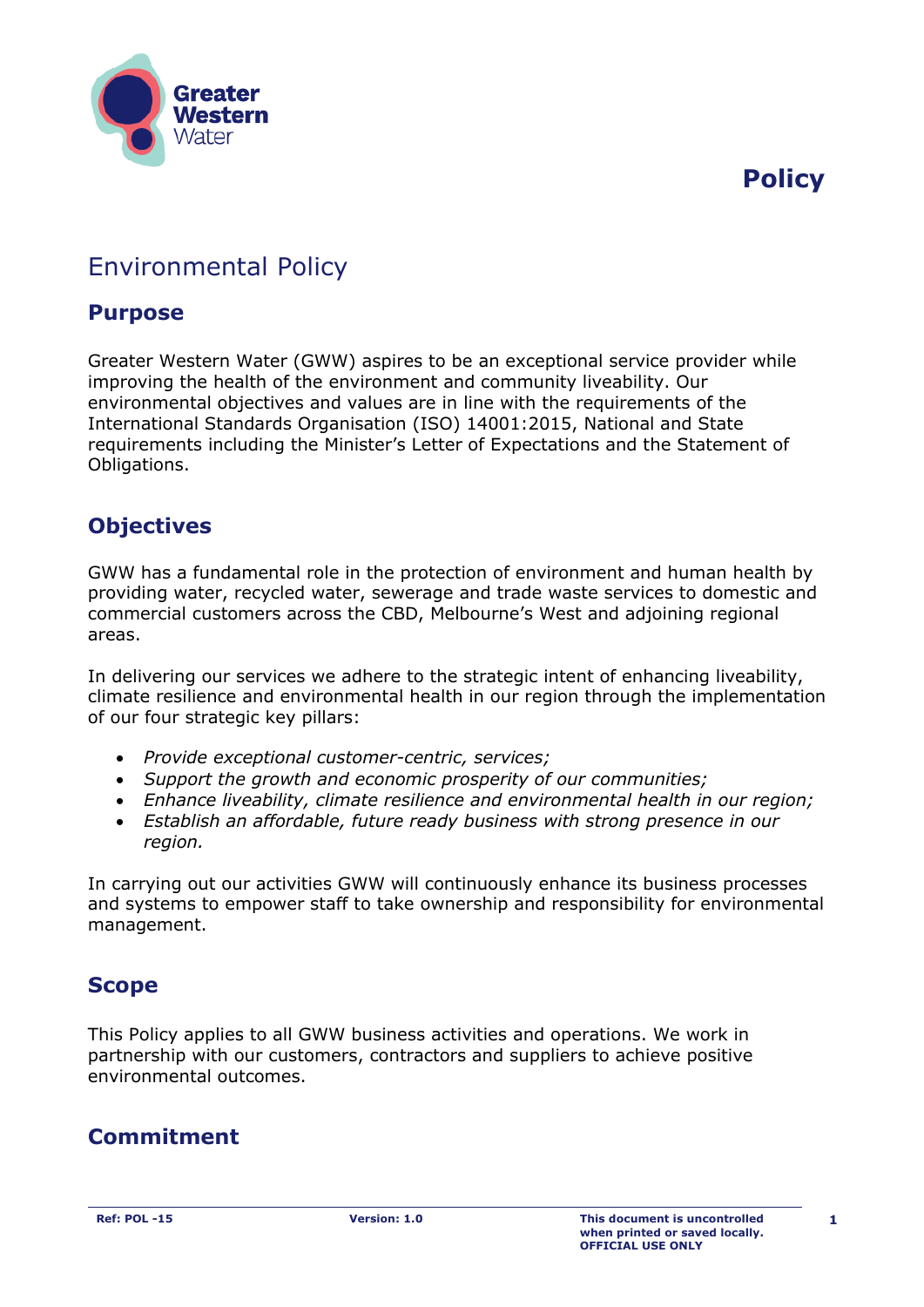



Our Environment Management System provides the framework for our environmental commitments including:

- Prevention of harm to human health and the environment, through:
	- Continuous improvement of environmental performance through policy setting, planning, implementation, collaboration, education, learning and innovation;
	- Adopting waste hierarchy principles;
	- Adapting to climate change and partnering on actions that mitigate climate change;
	- Making a greenhouse reduction pledge;
	- Conservation and enhancement of relevant flora and fauna;
	- Adopting wholistic catchment management principles in protecting waterway health;
	- Managing incidents though an effective Emergency Management Framework.
- Compliance with applicable environmental legal duties and other obligations to which we subscribe.

### **Implementation**

Through the Environmental Management System, we:

- Identify significant environmental aspects, risks and opportunities and develop measures to meet identified objectives and targets;
- Monitor environmental performance to achieve continuous improvement;
- Engage with the community, customers, regulators and stakeholders on matters of environmental interest;
- Maintain and operate our supply systems to include life cycle assessments where relevant;
- Promote environmental stewardship though regular communication and training;
- Utilise Indigenous Community knowledge in land management activities where practicable;
- Review our objectives and targets on an annual basis;
- Regularly review the effectiveness of the EMS in achieving its intended outcomes.

### **Roles and Responsibilities**

- The Board is responsible for overseeing implementation of the Policy.
- The Executive Leadership Team is responsible for incorporating our